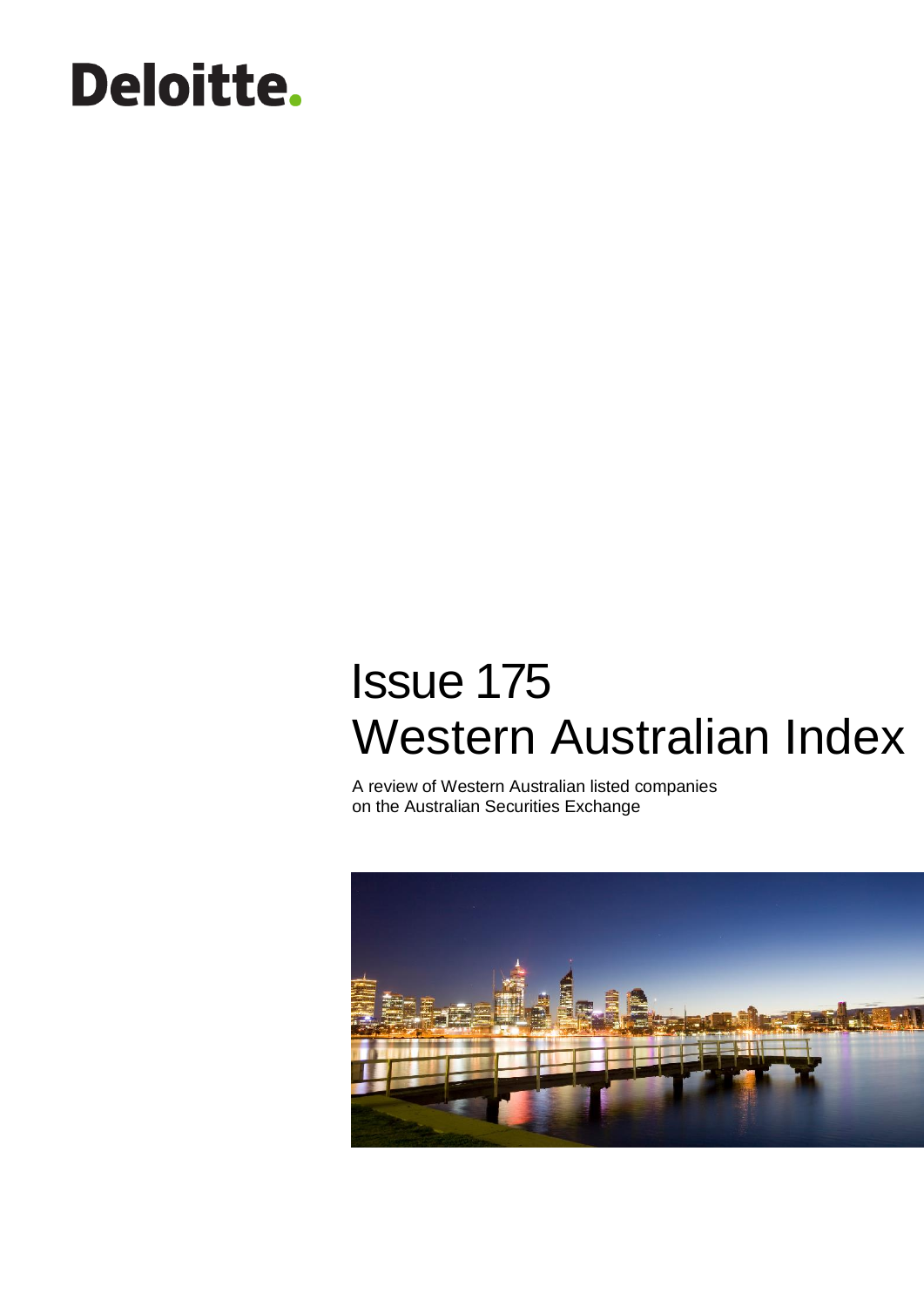### WA's top 100 listed companies

#### **WA's Top 100 Listed Companies – at 30 April 2018**

| <b>This</b><br>Month     | Last<br><b>Month</b> | <b>ASX</b> | <b>Long Comp Name</b>              | <b>Mkt Cap</b><br>30 Apr 18 | <b>Mkt Cap</b><br>31 Mar 18 | Last<br>Price<br>(mth) | High<br>Price<br>(yr) | Low<br>Price<br>(yr) | <b>EPS</b><br>(PoAb) |
|--------------------------|----------------------|------------|------------------------------------|-----------------------------|-----------------------------|------------------------|-----------------------|----------------------|----------------------|
| $\mathbf{1}$             | $\mathbf{1}$         | <b>WES</b> | Wesfarmers Limited                 | 49,628.18                   | 47,122.39                   | 43.77                  | 45.02                 | 39.52                | 1.33                 |
| 2                        | $\overline{2}$       | <b>WPL</b> | Woodside Petroleum Ltd.            | 30,162.80                   | 27,373.07                   | 32.22                  | 34.98                 | 28.16                | 1.22                 |
| 3                        | $\overline{3}$       | <b>S32</b> | South32 Limited                    | 19,115.61                   | 16,575.04                   | 3.72                   | 4.03                  | 2.50                 | 0.22                 |
| 4                        | 4                    | <b>FMG</b> | Fortescue Metals Group Limited     | 14,193.32                   | 13,477.43                   | 4.56                   | 6.07                  | 4.18                 | 0.50                 |
| 5                        | 5                    | ILU        | Iluka Resources Ltd.               | 4,949.98                    | 4,413.38                    | 11.75                  | 11.95                 | 7.59                 | 0.41                 |
| 6                        | 6                    | <b>NST</b> | Northern Star Resources Limited    | 3,915.13                    | 3,787.92                    | 6.39                   | 6.97                  | 4.10                 | 0.32                 |
| $\overline{\phantom{a}}$ | $\overline{7}$       | <b>MIN</b> | Mineral Resources Ltd              | 3,369.33                    | 3,180.27                    | 18.00                  | 22.14                 | 9.15                 | 1.20                 |
| 8                        | 8                    | <b>IGO</b> | Independence Group NL              | 3,033.88                    | 2,699.39                    | 5.17                   | 5.74                  | 2.84                 | 0.00                 |
| 9                        | 9                    | <b>RRL</b> | <b>Regis Resources Limited</b>     | 2.380.44                    | 2,284.62                    | 4.72                   | 4.88                  | 3.08                 | 0.33                 |
| 10                       | 10                   | <b>BWP</b> | <b>BWP Trust</b>                   | 2,010.66                    | 1,940.00                    | 3.13                   | 3.27                  | 2.82                 | 0.40                 |
| 11                       | 12                   | <b>LYC</b> | <b>Lynas Corporation Limited</b>   | 1,699.37                    | 1,620.33                    | 2.58                   | 2.65                  | 0.75                 | 0.03                 |
| 12                       | 15                   | PLS        | Pilbara Minerals Limited           | 1,593.42                    | 1,425.37                    | 0.92                   | 1.25                  | 0.35                 | 0.01                 |
| 13                       | 13                   | SAR        | Saracen Mineral Holdings Limited   | 1,545.73                    | 1,451.68                    | 1.89                   | 1.94                  | 0.87                 | 0.07                 |
| 14                       | 11                   | <b>NVT</b> | Navitas Limited                    | 1,533.05                    | 1,776.62                    | 4.28                   | 5.64                  | 4.17                 | 0.14                 |
| 15                       | 14                   | <b>MND</b> | Monadelphous Group Limited         | 1,518.47                    | 1,429.15                    | 16.15                  | 19.81                 | 12.16                | 0.71                 |
| 16                       | 18                   | <b>SFR</b> | Sandfire Resources NL              | 1,256.01                    | 1,157.93                    | 7.94                   | 8.59                  | 5.25                 | 0.64                 |
| 17                       | 16                   | <b>GXY</b> | <b>Galaxy Resources Limited</b>    | 1,252.75                    | 1,211.81                    | 3.06                   | 4.54                  | 1.52                 | 0.00                 |
| 18                       | 17                   | AHG        | AUTOMOTIVE HOLDINGS GROUP LIMITED  | 1,120.89                    | 1,164.00                    | 3.38                   | 3.87                  | 2.91                 | 0.17                 |
| 19                       | 19                   | <b>ASL</b> | Ausdrill Ltd.                      | 1,010.41                    | 977.32                      | 2.79                   | 3.04                  | 1.26                 | 0.16                 |
| 20                       | 21                   | <b>WSA</b> | Western Areas Limited              | 946.59                      | 853.84                      | 3.47                   | 3.93                  | 1.87                 | 0.08                 |
| 21                       | 20                   | <b>RSG</b> | <b>Resolute Mining Limited</b>     | 852.70                      | 923.14                      | 1.15                   | 1.38                  | 0.95                 | 0.15                 |
| 22                       | 22                   | SWM        | Seven West Media Limited           | 836.81                      | 814.20                      | 0.56                   | 0.86                  | 0.47                 | 0.44                 |
| 23                       |                      | <b>JMS</b> | Jupiter Mines Ltd                  | 750.11                      |                             | 0.39                   | 0.43                  | 0.36                 | 0.10                 |
| 24                       | 23                   | EHL        | <b>Emeco Holdings Limited</b>      | 729.94                      | 756.01                      | 0.28                   | 0.32                  | 0.07                 | 0.07                 |
| 25                       | 24                   | <b>GOR</b> | <b>Gold Road Resources Limited</b> | 697.61                      | 715.16                      | 0.80                   | 0.85                  | 0.61                 | 0.01                 |
| 26                       | 25                   | PPC        | Peet Limited                       | 693.32                      | 695.77                      | 1.42                   | 1.54                  | 1.13                 | 0.10                 |
| 27                       | 26                   | <b>TOX</b> | Tox Free Solutions Ltd.            | 667.82                      | 662.00                      | 3.44                   | 3.50                  | 2.18                 | 0.07                 |
| 28                       | 27                   | ASB        | Austal Ltd.                        | 622.77                      | 636.31                      | 1.78                   | 2.02                  | 1.50                 | 0.09                 |
| 29                       | 29                   | <b>NCZ</b> | New Century Resources Limited      | 591.62                      | 567.63                      | 1.27                   | 1.65                  | 0.31                 | 0.34                 |
| 30                       | 28                   | <b>DCN</b> | Dacian Gold Limited                | 586.66                      | 605.18                      | 2.85                   | 3.20                  | 1.50                 | 0.07                 |
| 31                       | 30 <sup>°</sup>      | WGX        | WESTGOLD RESOURCES LIMITED.        | 539.17                      | 544.62                      | 1.49                   | 2.15                  | 1.42                 | 0.01                 |
| 32                       | 31                   | <b>CWP</b> | Cedar Woods Properties Ltd.        | 486.64                      | 504.12                      | 6.12                   | 6.64                  | 4.81                 | 0.58                 |
| 33                       | 33                   | PRU        | Perseus Mining Limited             | 481.01                      | 480.83                      | 0.47                   | 0.51                  | 0.27                 | 0.06                 |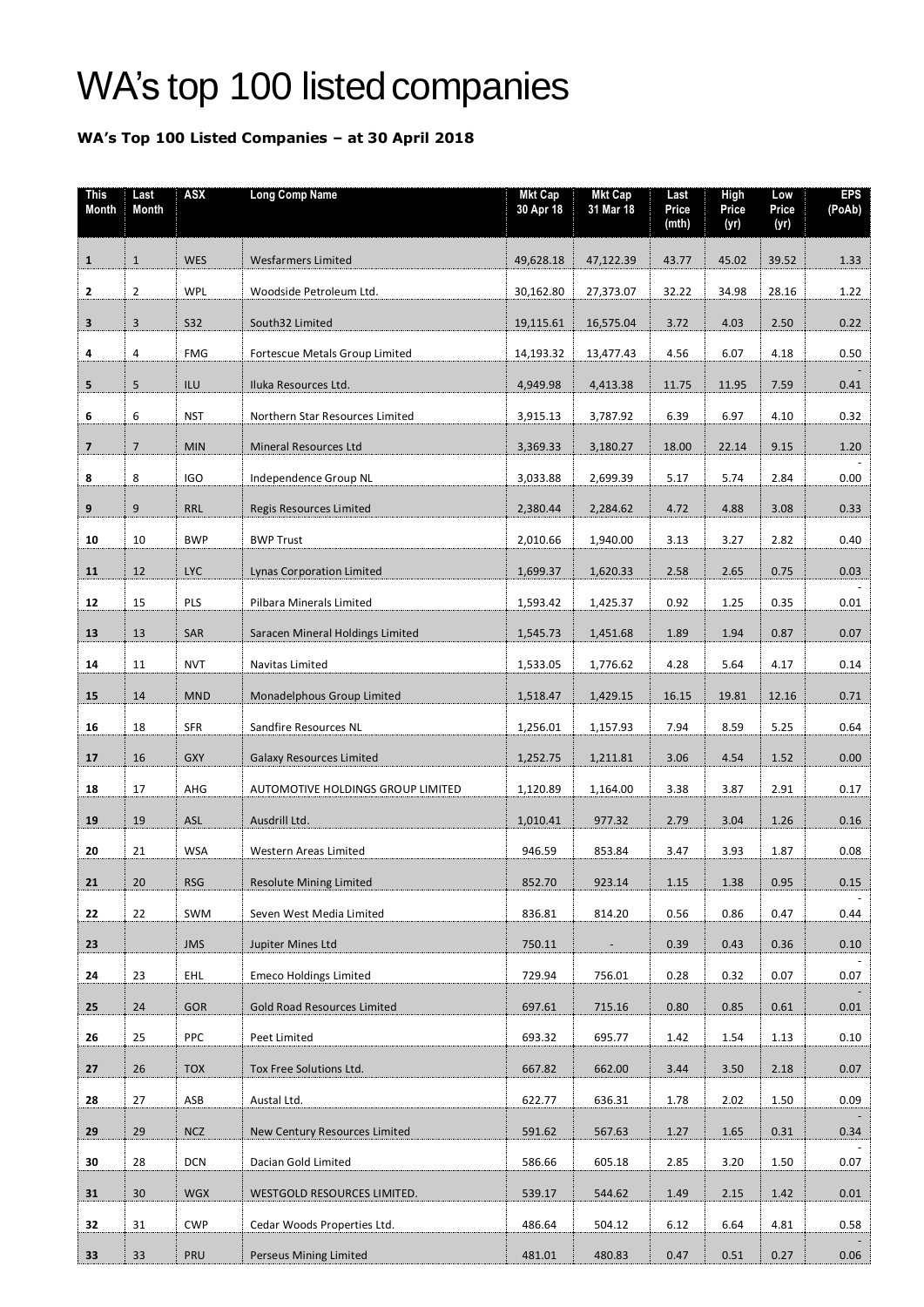| <b>This</b><br>Month | Last<br>Month | ASX        | <b>Long Comp Name</b>                  | <b>Mkt Cap</b><br>30 Apr 18 | <b>Mkt Cap</b><br>31 Mar 18 | Last<br>Price<br>(mth) | <b>High</b><br>Price<br>(yr) | Low<br>Price<br>(yr) | <b>EPS</b><br>(PoAb) |
|----------------------|---------------|------------|----------------------------------------|-----------------------------|-----------------------------|------------------------|------------------------------|----------------------|----------------------|
| 34                   | 36            | MLX        | Metals X Limited                       | 480.41                      | 440.63                      | 0.79                   | 1.23                         | 0.65                 | 0.05                 |
| 35                   | 32            | <b>NWH</b> | NRW Holdings Limited                   | 474.39                      | 489.22                      | 1.28                   | 1.73                         | 0.50                 | 0.10                 |
| 36                   | 35            | <b>MAH</b> | MacMahon Holdings Ltd.                 | 471.24                      | 460.53                      | 0.22                   | 0.26                         | 0.15                 | 0.01                 |
| 37                   | 37            | <b>IMD</b> | Imdex Limited                          | 458.37                      | 436.19                      | 1.24                   | 1.28                         | 0.59                 | 0.07                 |
| 38                   | 38            | <b>MGX</b> | Mount Gibson Iron Limited              | 455.07                      | 416.69                      | 0.42                   | 0.48                         | 0.28                 | 0.08                 |
| 39                   | 39            | AVB        | Avanco Resources Limited               | 393.11                      | 380.82                      | 0.16                   | 0.17                         | 0.07                 | 0.00                 |
| 40                   | 34            | <b>AVZ</b> | <b>AVZ Minerals Limited</b>            | 392.37                      | 475.67                      | 0.21                   | 0.37                         | 0.03                 | 0.00                 |
| 41                   | 44            | <b>SEH</b> | Sino Gas & Energy Holdings Ltd.        | 359.87                      | 317.54                      | 0.17                   | 0.20                         | 0.07                 | 0.00                 |
| 42                   | 56            | <b>TGN</b> | <b>Tungsten Mining NL</b>              | 355.85                      | 220.29                      | 0.63                   | 0.63                         | 0.03                 | 0.01                 |
| 43                   | 40            | MLD        | <b>MACA Limited</b>                    | 345.73                      | 356.45                      | 1.29                   | 2.30                         | 1.18                 | 0.11                 |
| 44                   | 41            | <b>ATS</b> | Australia Oil and Gas Limited          | 330.73                      | 339.67                      | 0.37                   | 0.41                         | 0.18                 | 0.00                 |
| 45                   | 42            | <b>TBR</b> | Tribune Resources Ltd                  | 323.02                      | 335.02                      | 6.46                   | 8.50                         | 5.70                 | 0.75                 |
| 46                   | 46            | AGY        | <b>Argosy Minerals Limited</b>         | 303.10                      | 293.92                      | 0.33                   | 0.48                         | 0.06                 | 0.01                 |
| 47                   | 43            | AFG        | AUSTRALIAN FINANCE GROUP LTD           | 295.37                      | 325.44                      | 1.38                   | 1.95                         | 1.16                 | 0.20                 |
| 48                   | 45            | <b>BSE</b> | <b>Base Resources Limited</b>          | 287.53                      | 304.45                      | 0.26                   | 0.35                         | 0.23                 | 0.05                 |
| 49                   | 64            | <b>SLR</b> | Silver Lake Resources Limited          | 282.21                      | 199.06                      | 0.56                   | 0.57                         | 0.32                 | 0.01                 |
| 50                   | 69            | <b>AGO</b> | Atlas Iron Limited                     | 278.39                      | 185.59                      | 0.03                   | 0.04                         | 0.01                 | 0.00                 |
| 51                   | 51            | PNR        | Pantoro Limited                        | 271.51                      | 231.59                      | 0.35                   | 0.38                         | 0.18                 | 0.02                 |
| 52                   | 52            | PAN        | Panoramic Resources Limited            | 260.54                      | 226.13                      | 0.53                   | 0.59                         | 0.19                 | 0.02                 |
| 53                   | 54            | FRI        | Finbar Group Limited                   | 254.47                      | 222.24                      | 0.97                   | 1.10                         | 0.76                 | 0.03                 |
| 54                   | 71            | 88E        | 88 Energy Limited                      | 249.76                      | 178.40                      | 0.05                   | 0.07                         | 0.02                 | 0.00                 |
| 55                   | 57            | <b>TAW</b> | Tawana Resources NL                    | 232.72                      | 219.67                      | 0.42                   | 0.58                         | 0.18                 | 0.02                 |
| 56                   | 50            | HOM        | Homeloans Ltd.                         | 227.19                      | 235.16                      | 0.57                   | 0.67                         | 0.39                 | 0.06                 |
| 57                   | 49            | <b>GCY</b> | Gascoyne Resources Limited             | 226.05                      | 236.91                      | 0.52                   | 0.59                         | 0.39                 | 0.00                 |
| 58                   | 48            | AUZ        | Australian Mines Ltd.                  | 224.94                      | 267.78                      | 0.08                   | 0.16                         | 0.01                 | 0.00                 |
| 59                   | 62            | <b>DCG</b> | Decmil Group Limited.                  | 216.40                      | 203.36                      | 1.25                   | 1.45                         | 0.75                 | 0.19                 |
| 60                   | 58            | <b>GNG</b> | <b>GR Engineering Services Limited</b> | 214.63                      | 213.02                      | 1.40                   | 1.64                         | 1.03                 | 0.08                 |
| 61                   | 60            | <b>PNC</b> | Pioneer Credit Limited                 | 214.25                      | 207.61                      | 3.49                   | 3.78                         | 2.06                 | 0.26                 |
| 62                   | 47            | PDN        | Paladin Energy Ltd                     | 214.11                      | 291.18                      | 0.13                   | 0.26                         | 0.05                 | 0.27                 |
| 63                   | 63            | PEA        | Pacific Energy Ltd.                    | 206.54                      | 199.08                      | 0.54                   | 0.77                         | 0.50                 | 0.04                 |
| 64                   | 53            | <b>LNG</b> | Liquefied Natural Gas Limited          | 205.48                      | 223.46                      | 0.40                   | 0.78                         | 0.36                 | 0.06                 |
| 65                   | 59            | <b>MRM</b> | MMA Offshore Limited                   | 201.65                      | 210.23                      | 0.24                   | 0.32                         | 0.14                 | 0.17                 |
| 66                   | 68            | <b>RND</b> | RAND Mining Ltd.                       | 199.22                      | 188.54                      | 2.80                   | 3.20                         | 1.50                 | 0.32                 |
| 67                   | 55            | <b>WAF</b> | West African Resources, Ltd.           | 197.61                      | 220.86                      | 0.34                   | 0.48                         | 0.22                 | 0.04                 |
| 68                   | 65            | <b>CII</b> | CI Resources Limited                   | 196.49                      | 196.49                      | 1.70                   | 1.90                         | 1.49                 | 0.19                 |
| 69                   | 66            | LYL        | Lycopodium Ltd.                        | 185.95                      | 193.89                      | 4.68                   | 5.63                         | 2.98                 | 0.31                 |
| ${\bf 70}$           | 72            | EZL        | Euroz Ltd.                             | 184.07                      | 178.18                      | 1.17                   | 1.25                         | 1.00                 | 0.12                 |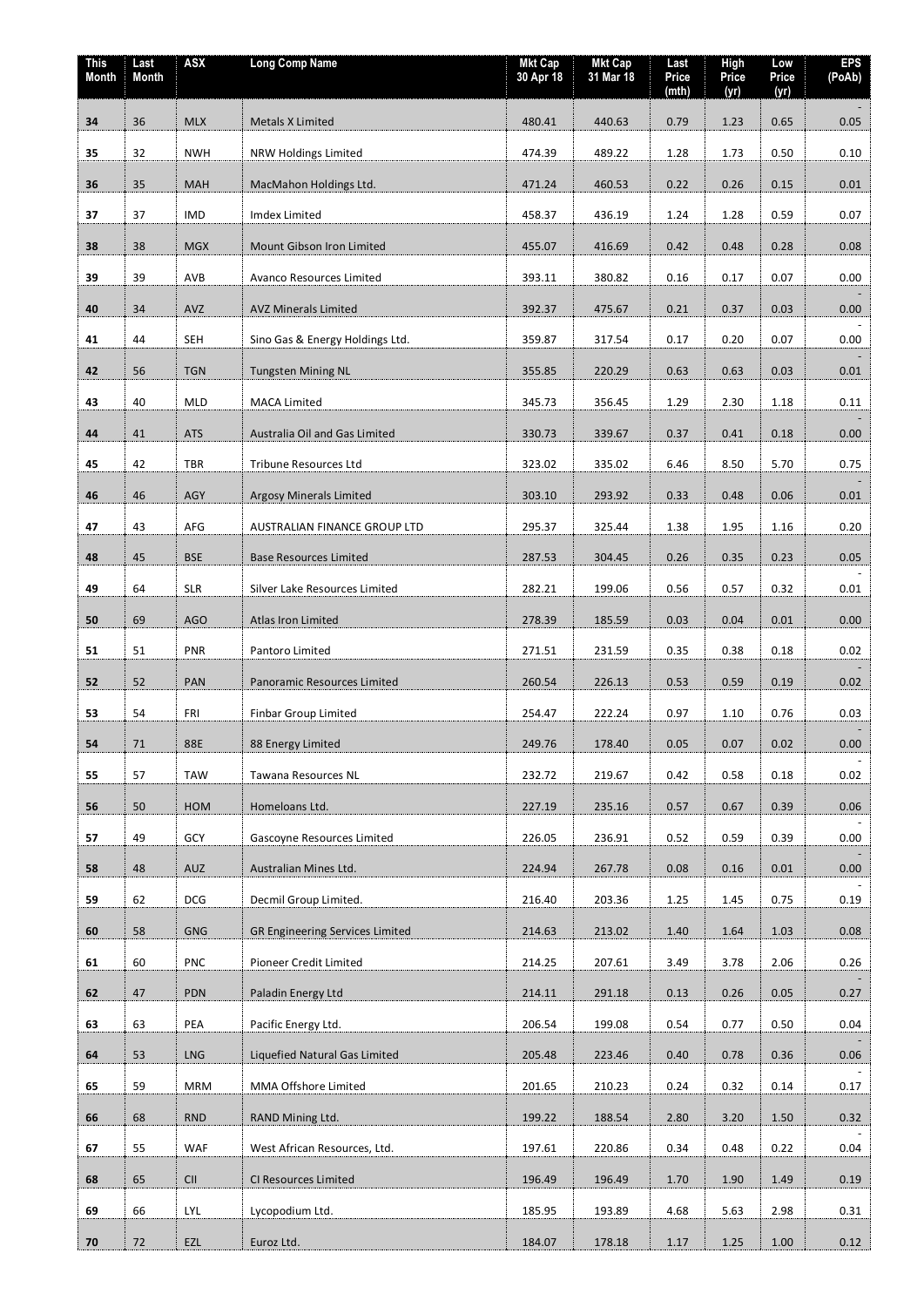| <b>This</b><br>Month | Last<br>Month | <b>ASX</b> | <b>Long Comp Name</b>                         | <b>Mkt Cap</b><br>30 Apr 18 | <b>Mkt Cap</b><br>31 Mar 18 | Last<br>Price<br>(mt) | <b>High</b><br>Price<br>(yr) | Low<br>Price<br>(yr) | <b>EPS</b><br>(PoAb) |
|----------------------|---------------|------------|-----------------------------------------------|-----------------------------|-----------------------------|-----------------------|------------------------------|----------------------|----------------------|
| 71                   | 76            | <b>NMT</b> | <b>Neometals Limited</b>                      | 181.15                      | 173.03                      | 0.34                  | 0.51                         | 0.25                 | 0.00                 |
| 72                   | 61            | CDV        | Cardinal Resources Limited                    | 178.91                      | 204.67                      | 0.48                  | 0.75                         | 0.38                 | 0.11                 |
| 73                   | 78            | <b>SFX</b> | Sheffield Resources Limited                   | 178.27                      | 163.41                      | 0.78                  | 0.85                         | 0.41                 | 0.03                 |
| 74                   | 70            | <b>DNK</b> | Danakali Limited                              | 174.57                      | 180.86                      | 0.67                  | 0.85                         | 0.60                 | 0.03                 |
| 75                   | 67            | <b>CCV</b> | Cash Converters International Limited         | 172.60                      | 192.33                      | 0.35                  | 0.42                         | 0.24                 | 0.04                 |
| 76                   | 88            | <b>FND</b> | <b>Finders Resources Limited</b>              | 169.58                      | 134.09                      | 0.22                  | 0.27                         | 0.13                 | 0.06                 |
| 77                   | 73            | <b>MOY</b> | Millennium Minerals Limited.                  | 167.90                      | 175.71                      | 0.22                  | 0.26                         | 0.14                 | 0.01                 |
| 78                   | 75            | <b>SFC</b> | Schaffer Corp. Ltd.                           | 167.81                      | 173.82                      | 12.10                 | 13.00                        | 6.70                 | 1.05                 |
| 79                   | 81            | <b>BCK</b> | <b>Brockman Mining Limited</b>                | 167.09                      | 159.72                      | 0.02                  | 0.03                         | 0.01                 | 0.00                 |
| 80                   | 79            | <b>SXE</b> | Southern Cross Electrical Engineering Limited | 157.34                      | 161.97                      | 0.68                  | 0.84                         | 0.44                 | 0.03                 |
| 81                   | 83            | GCS        | <b>Global Construction Services Limited</b>   | 149.83                      | 146.66                      | 0.71                  | 0.95                         | 0.52                 | 0.06                 |
| 82                   | 87            | <b>CVN</b> | Carnarvon Petroleum Limited                   | 149.29                      | 144.14                      | 0.15                  | 0.16                         | 0.07                 | 0.00                 |
| 83                   | 91            | <b>BRU</b> | <b>Buru Energy Limited</b>                    | 149.05                      | 129.61                      | 0.35                  | 0.39                         | 0.16                 | 0.02                 |
| 84                   | 84            | <b>WIC</b> | Westoz Investment Company Limited             | 149.00                      | 146.39                      | 1.14                  | 1.22                         | 0.91                 | 0.19                 |
| 85                   | 77            | <b>TLG</b> | Talga Resources Limited                       | 148.16                      | 168.46                      | 0.73                  | 0.92                         | 0.48                 | 0.04                 |
| 86                   | 102           | SRG        | <b>SRG Limited</b>                            | 145.42                      | 114.31                      | 1.84                  | 1.90                         | 1.15                 | 0.09                 |
| 87                   | 82            | <b>ALK</b> | Alkane Resources Limited                      | 141.71                      | 149.30                      | 0.28                  | 0.41                         | 0.22                 | 0.02                 |
| 88                   | 80            | <b>BRN</b> | <b>Brainchip Holdings Ltd</b>                 | 140.52                      | 159.90                      | 0.15                  | 0.29                         | 0.13                 | 0.02                 |
| 89                   | 90            | <b>AMN</b> | <b>Agrimin Limited</b>                        | 138.95                      | 131.14                      | 0.89                  | 1.02                         | 0.43                 | 0.01                 |
| 90                   | 74            | <b>FWD</b> | Fleetwood Corp. Ltd.                          | 135.93                      | 173.89                      | 2.22                  | 3.30                         | 1.91                 | 0.01                 |
| 91                   | 89            | <b>TNG</b> | <b>TNG Limited</b>                            | 133.04                      | 132.74                      | 0.16                  | 0.22                         | 0.11                 | 0.00                 |
| 92                   | 101           | SMN        | <b>Structural Monitoring Systems Plc</b>      | 131.56                      | 114.40                      | 1.15                  | 2.07                         | 0.90                 | 0.04                 |
| 93                   | 92            | EAR        | Echo Resources Limited                        | 127.06                      | 127.06                      | 0.26                  | 0.41                         | 0.10                 | 0.10                 |
| 94                   | 126           | <b>CLA</b> | Celsius Resources Limited                     | 122.92                      | 83.75                       | 0.20                  | 0.25                         | 0.03                 | 0.00                 |
| 95                   | 107           | <b>BGS</b> | <b>Birimian Limited</b>                       | 122.20                      | 103.75                      | 0.53                  | 0.84                         | 0.26                 | 0.02                 |
| 96                   | 106           | ARV        | Artemis Resources Limited                     | 122.18                      | 109.65                      | 0.20                  | 0.59                         | 0.06                 | 0.02                 |
| 97                   | 95            | <b>DRM</b> | Doray Minerals Limited                        | 119.17                      | 119.17                      | 0.29                  | 0.39                         | 0.16                 | 0.13                 |
| 98                   | 96            | <b>LPD</b> | Lepidico Ltd                                  | 118.14                      | 118.14                      | 0.04                  | 0.08                         | 0.01                 | 0.00                 |
| 99                   | 99            | <b>MML</b> | <b>Medusa Mining Limited</b>                  | 116.36                      | 115.33                      | 0.56                  | 0.61                         | 0.27                 | 0.03                 |
| 100                  | 100           | QIN        | Quintis Ltd                                   | 115.14                      | 115.14                      | 0.30                  | 1.83                         | 0.30                 | 1.07                 |